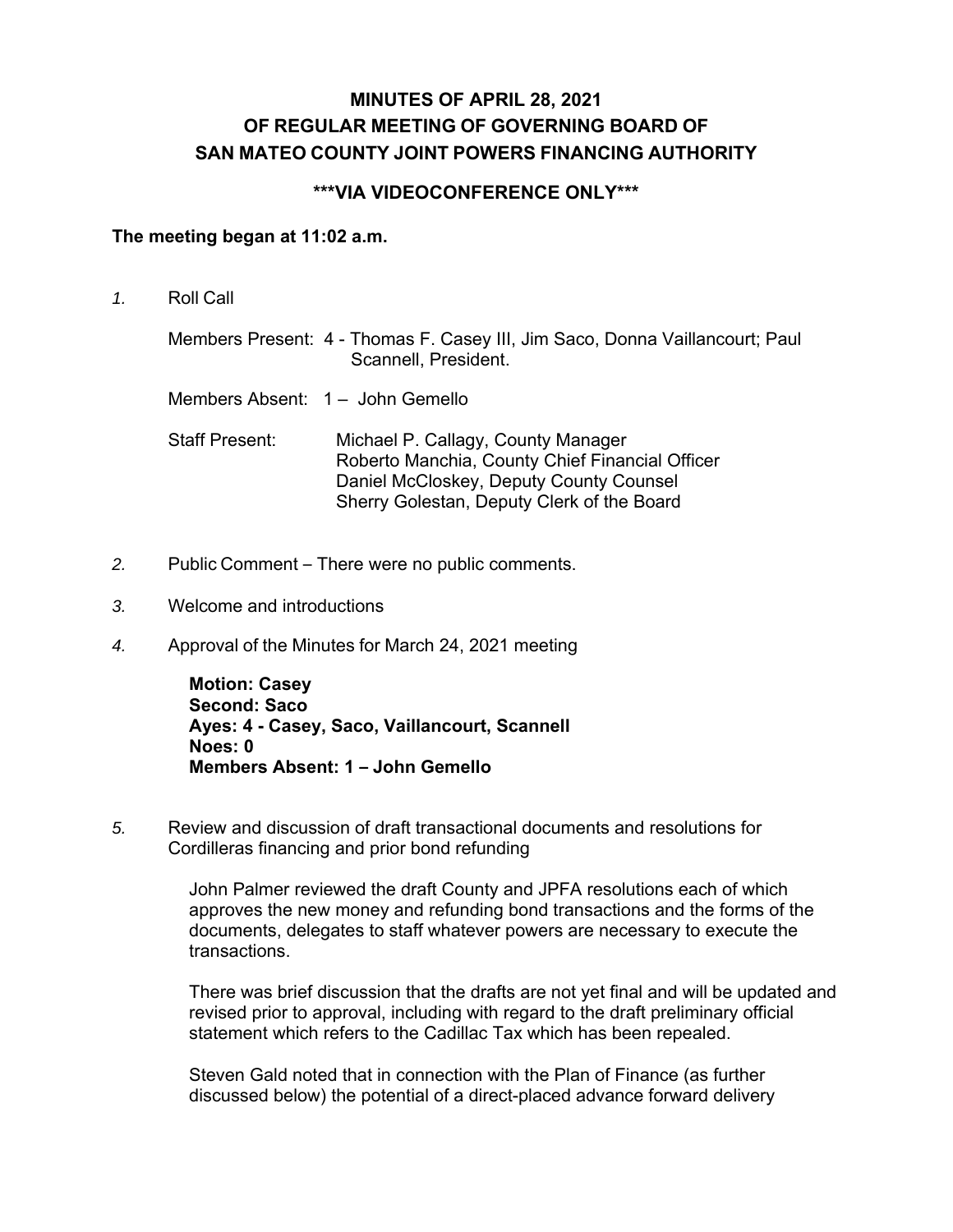structure is under consideration, meaning that one of the bankers, Morgan Stanley, would purchase bonds directly from the County. We will do a complete analysis of the economic benefit of this option vs. traditional public offering, including identifying what, if any, additional features, concerns and risk need to be taken into account before we come back and provide a richer discussion. Based on the numbers that we see today, a direct placement appears to provide more economic benefit.

Mark Epstein added that the financing and refunding options are still under consideration and this will be brought back for more discussion next time.

*6.* Update: status, schedule and structure of Cordilleras financing and prior bond refunding

> Steven Gald shared that the plan is to be in front of the rating agencies in the next couple of weeks prior to seeking approval at the Board of Supervisors meeting May 18<sup>th</sup>, and then back to the JPFA Board for the May 26 meeting and that the transactions remain on schedule.

Paul Scannell asked for discussion on the rating agencies.

Steven Gald stated that there will be meetings with S&P and Moodys via ZOOM and it is anticipated that the County will have more or less the same rating levels as in the past.

Paul Scannell asked who will be on ZOOM with the rating agencies.

Roberto Manchia noted that he and Michael Callagy will be present for the rating agencies meeting, that the Cordilleras project is moving forward and in process, and that although the market is changing, we are looking at the County's entire debt structure rather than just funding the bonds to finance Cordilleras.

## *7.* Review Plan of Finance

Chris Mukai of Citi reviewed the Plan of Finance, which has 4 different components and identifies different financing scenarios: New Money; County Equity; 2013A Refunding; and 2014A Refunding. He discussed the County's outstanding debt and reserves and the market environment for strong issuers like the County and different strategies for the new Cordilleras bonds and the refinance of the 2013 bonds.

Chris Lebrett of Citi discussed Scenario 1 in which County Equity is Targeted to Cordilleras Project and the new money in the debt service will layer on top of existing monies. The true interest cost would be 2.69%, bringing the County savings of \$33,486,172 assuming Cordilleras savings level at 25%.

Chris Lebrett discussed Scenario 2 in which County Equity is Targeted to Series 2014A Debt Service and the equity is used to pay down some of the that debt service and stabilize aggregate payments. Considering the total